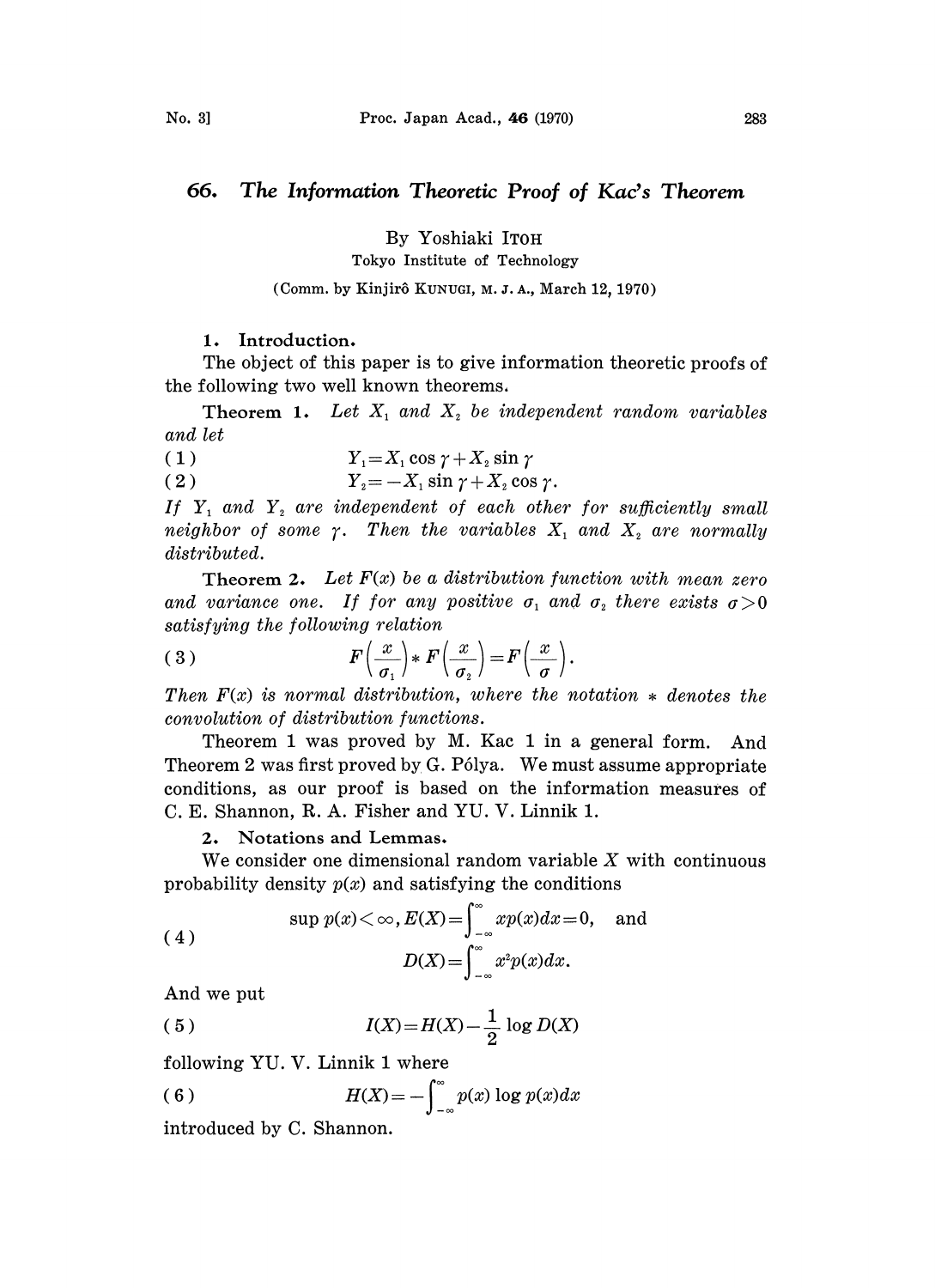**Lemma 1.**  $I(X)$  is invariant with respect to a homothetic transformation, i.e., for any  $\alpha > 0$ 

(7)  $I(\alpha X) = I(X).$ 

The proof is in the paper of Linnik 1.

Lemma 2. Let  $X$  and  $Y$  be mutually independent random variables with probability densities  $p(x)$  and  $q(y)$  and variances  $D(X)$ and  $D(Y)$  respectively. Then

(8) 
$$
I(X + \beta Y) - I(X) = \frac{1}{2} \beta^2 D(Y) f(X) + o(\beta^2)
$$

for sufficiently small  $\beta > 0$ , where

(9) 
$$
f(X) = \int_{-\infty}^{\infty} \left( \frac{p'(x)}{p(x)} \right)^2 p(x) dx - \frac{1}{D(X)}
$$

**Proof.** Let  $\pi(x)$  be the probability density of  $X + \beta Y$ , then

$$
\pi(x) = \int_{-\infty}^{\infty} p(x - \beta y)q(y)dy = \int_{-\infty}^{\infty} \left\{ p(x) + \frac{1}{2} \beta^2 y^2 p''(x) \right\} q(y)dy + o(\beta^2)
$$

$$
= p(x) + \frac{1}{2} \beta^2 D(Y)p''(x) + o(\beta^2)
$$

Hence

$$
I(X+\beta Y) = -\int_{-\infty}^{\infty} \pi(x) \log \pi(x) dx - \frac{1}{2} \log (D(X) + \beta^2 D(Y))
$$

and

$$
I(X) = -\int_{-\infty}^{\infty} p(x) \log p(x) dx - \frac{1}{2} \log D(X)
$$

And so

$$
I(X + \beta Y) - I(X) = \frac{1}{2} \beta^{2} D(Y) f(X) + o(\beta^{2}).
$$

The detailed estimation of  $o(\beta^2)$  can be done analogously to the paper of Linnik 1.

**Lemma 3.** Let  $f(X)$  be the value defined by (9), then we have  $f(X)\geq 0$ 

and

## $f(X)=0$

if and only if  $X$  is normally distributed.

It is easy to see that the inequality  $f(X) \geq 0$  is equivalent to Rao-Cramér inequality. And so the proof is known. For example see Linnik 1 or H. P. Mckean 1.

3. Proofs of Theorem.

Proof of Theorem 1.

For sufficiently small  $\varepsilon$ , we consider

- (10)  $Z_1 = X_1 \cos(\gamma \varepsilon) + X_2 \sin(\gamma \varepsilon)$ <br>(11)  $Z_2 = -X_1 \sin(\gamma \varepsilon) + X_2 \cos(\gamma \varepsilon)$
- $Z_2 = -X_1 \sin (\gamma \varepsilon) + X_2 \cos (\gamma \varepsilon).$

Then from the assumption,  $Z_1$  and  $Z_2$  are mutually independent.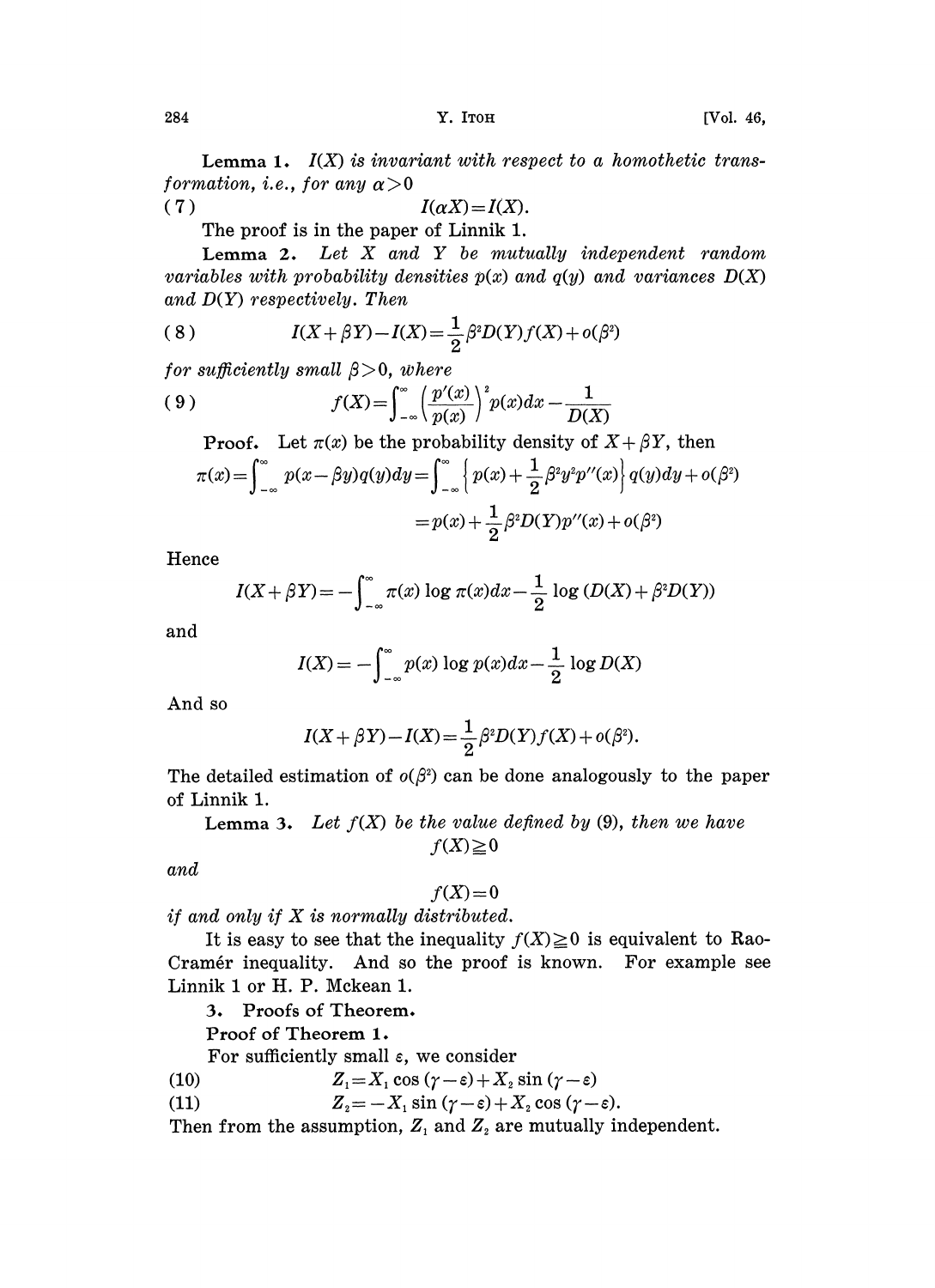By (1), (2), (10) and (11)  
\n(12)  
\n(13)  
\n
$$
Y_1 = Z_1 \cos \varepsilon + Z_2 \sin \varepsilon
$$
\n
$$
Y_2 = -Z_1 \sin \varepsilon + Z_2 \cos \varepsilon.
$$

By (12) we have

(14) 
$$
\frac{Y_1}{\cos \varepsilon} = Z_1 + \tan \varepsilon Z_2
$$

Hence from Lemma 1, Lemma <sup>2</sup> and Lemma 3, we see

(15) 
$$
\lim_{\epsilon \to 0} \frac{I(Y_1) - I(Z_1)}{\tan^2 \epsilon} = \lim_{\epsilon \to 0} \frac{I\left(\frac{Y_1}{\cos \epsilon}\right) - I(Z_1)}{\tan^2 \epsilon} = \frac{1}{2} D(Z_2) f(Z_1) \geq 0.
$$

By the same reason

(16) 
$$
\lim_{\epsilon \to 0} \frac{I(Y_2) - I(Z_2)}{\tan^2 \epsilon} = \frac{1}{2} D(Z_1) f(Z_2) \ge 0.
$$

As (12) and (13) are respectively equivalent to the following

(17) 
$$
Z_1 = Y_1 \cos \varepsilon - Y_2 \sin \varepsilon
$$

(18) 
$$
Z_{2} = Y_{1} \sin \varepsilon + Y_{2} \cos \varepsilon
$$

we can apply the same argument to (17) and (18). Then we can obtain following relations

(19) 
$$
\lim_{\epsilon \to 0} \frac{I(Z_1) - I(Y_1)}{\tan^2 \epsilon} = \frac{1}{2} D(Y_2) f(Y_1) \ge 0
$$

(20) 
$$
\lim_{\epsilon \to 0} \frac{I(Z_2) - I(Y_2)}{\tan^2 \epsilon} = \frac{1}{2} D(Y_1) f(Y_2) \ge 0.
$$

From (15), (16), (19) and (20)

 $f(Y_1) = f(Y_2) = f(Z_1) = f(Z_2) = 0.$ 

By Lemma 3,  $Z_1$  and  $Z_2$  are normally distributed.

So  $X_1$  and  $X_2$  are normally distributed.

Proof of Theorem 2. Let  $X$ ,  $Y$  and  $Z$  be the independent random variables related to the distribution  $F(x)$ . By the assumption we have (21)  $\sigma_1 X + \sigma_2 Y = \sigma Z.$ 

Now we may take  $\sigma_1=1$  and sufficiently small  $\sigma_2>0$ . From Lemma 2.

$$
I(X + \sigma_2 Y) - I(X) = \frac{1}{2} \sigma_2^2 f(X) + o \sigma_2^2.
$$

On the other hand by (21) and Lemma <sup>1</sup>

$$
I(X+\sigma_2 Y)=I(\sigma Z)=I(Z).
$$

As Z and  $\sigma X$  have the same distribution  $F(x)$ , we have

$$
I(Z)=I(X).
$$

So it is necessary that  $f(X)$  is zero. Hence  $F(x)$  is a normal distribution function.

Acknowledgement. The author is much indebted to Prof. K. Kunisawa for his valuable advice.